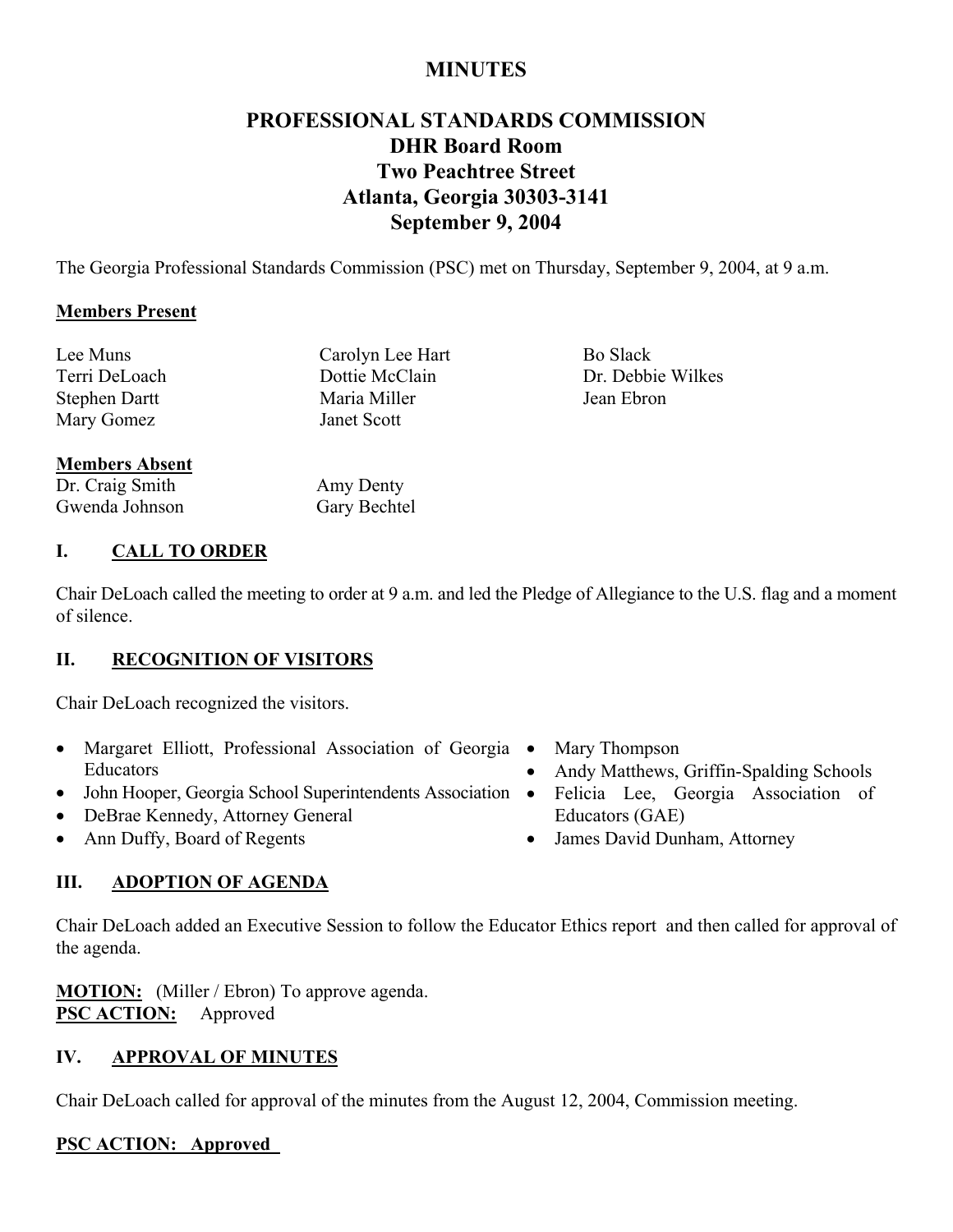#### **V. COMMITTEE REPORTS**

#### **A. Ethics and Professional Conduct --Recommendations and Actions on Cases**

Commissioner Bo Slack, Co-Chair of the Educator Ethics Review Committee (EERC), gave a preliminary review of the Cases.

1. Mr. Slack reported that the Committee reviewed 67 *Probable Cause* cases during its September 8, 2004, meeting and brought the following recommendations on behalf of the Committee excluding case #'s 13, 14, 15, 38, 39 and 61:

| PС | Case                                              | <b>STANDARD(S)</b>                                                                                           | <b>EERC</b>                      |
|----|---------------------------------------------------|--------------------------------------------------------------------------------------------------------------|----------------------------------|
| #  | <b>Number</b>                                     |                                                                                                              | <b>Recommendation</b>            |
| 1  | 04-02-1185                                        | Abandonment of<br><b>ContractProfessional Conduct</b>                                                        | Suspension for One Year          |
|    | <b>PR</b>                                         |                                                                                                              |                                  |
| 2  | 04-05-1572<br><b>PR</b>                           | Abandonment of Contract                                                                                      | <b>Suspension for Six Months</b> |
| 3  | 04-06-1754<br>PR.                                 | Abandonment of Contract<br><b>Professional Conduct</b>                                                       | Suspension for Six Months        |
| 4  | 04-07-015<br><b>PR</b>                            | Abandonment of Contract                                                                                      | <b>Suspension for Six Months</b> |
| 5  | 04-03-1375<br><b>PR</b>                           | Abuse of Students<br>Misrepresentation or Falsification<br><b>Professional Conduct</b>                       | Suspension for Two Years         |
| 6  | 04-04-1499<br><b>PR</b>                           | Abuse of Students<br><b>Professional Conduct</b>                                                             | Revocation                       |
| 7  | (Addendum Information)<br>04-06-1727<br><b>PR</b> | Abuse of Students<br><b>Professional Conduct</b>                                                             | Reprimand                        |
| 8  | 04-06-1730<br><b>PR</b>                           | Abuse of Students<br><b>Professional Conduct</b>                                                             | Revocation                       |
| 9  | 04-07-013<br><b>PR</b>                            | Abuse of Students<br><b>Professional Conduct</b>                                                             | Suspension for One Year          |
| 10 | 04-06-1731<br><b>PR</b>                           | Misrepresentation or Falsification<br>Alcohol or Drugs                                                       | Revocation                       |
| 11 | 04-06-1726                                        | Confidential Information<br><b>Professional Conduct</b>                                                      | Reprimand                        |
| 12 | 04-03-1222<br>Applicant                           | <b>Criminal Acts</b><br><b>Professional Conduct</b>                                                          | No Probable Cause                |
| 13 | (Addendum Information)<br>04-05-1571<br><b>PR</b> | <b>Criminal Acts</b><br>Abuse of Students<br><b>Public Funds and Property</b><br><b>Professional Conduct</b> | Revocation                       |
| 14 | 04-05-1593<br><b>PR</b>                           | <b>Criminal Acts</b>                                                                                         | Revocation                       |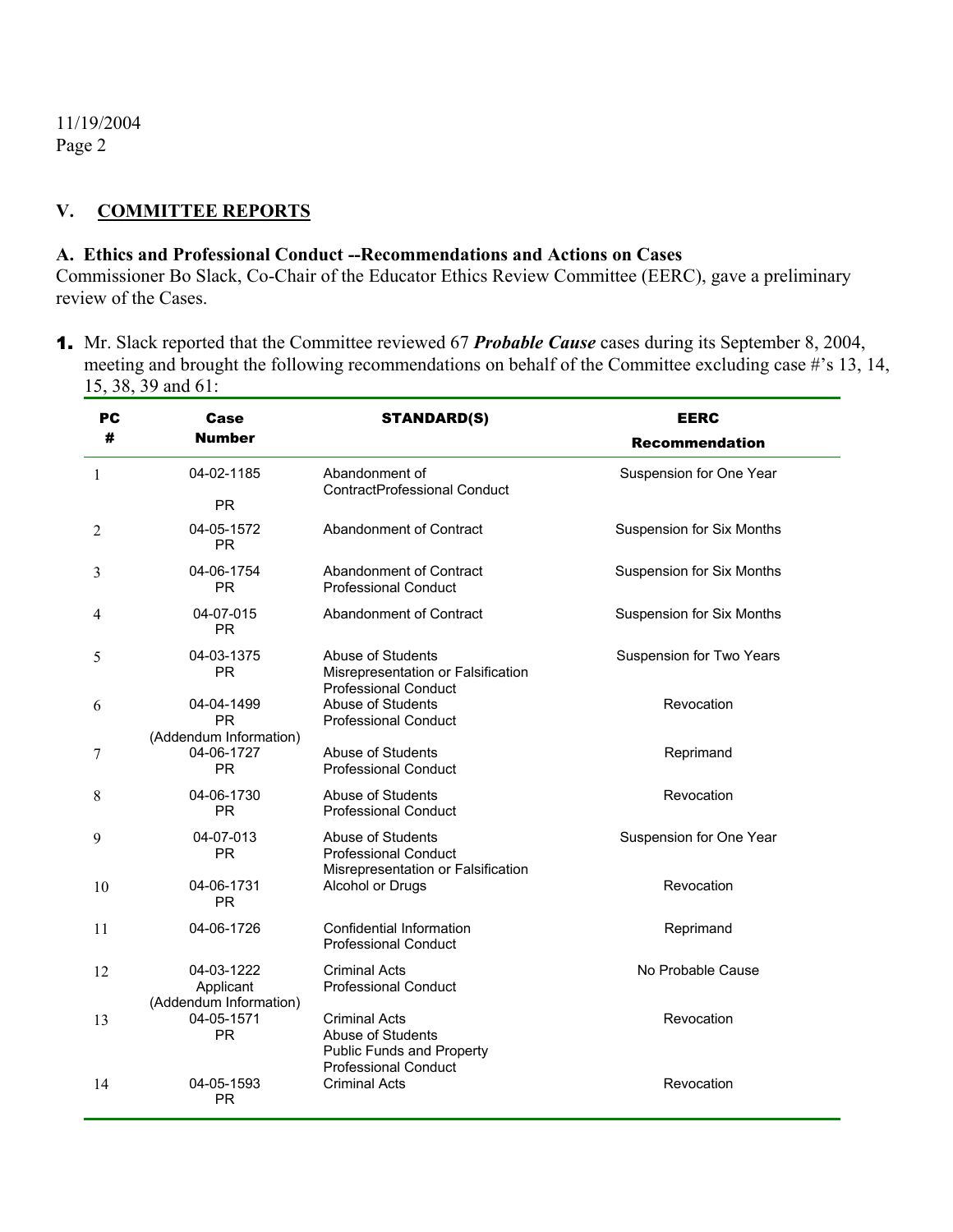| PC | Case                                              | <b>STANDARD(S)</b>                                                                                   | <b>EERC</b>              |
|----|---------------------------------------------------|------------------------------------------------------------------------------------------------------|--------------------------|
| #  | <b>Number</b>                                     |                                                                                                      | <b>Recommendation</b>    |
| 15 | 04-05-1594<br><b>PR</b>                           | <b>Criminal Acts</b><br><b>Professional Conduct</b>                                                  | Revocation               |
| 16 | 04-06-1678<br>PR                                  | <b>Criminal Acts</b><br><b>Professional Conduct</b>                                                  | No Probable Cause        |
| 17 | (Addendum Information)<br>04-06-1725<br><b>PR</b> | <b>Criminal Acts</b><br><b>Professional Conduct</b>                                                  | Revocation               |
| 18 | 04-06-1740<br>PR                                  | <b>Criminal Acts</b>                                                                                 | Reprimand                |
| 19 | 04-06-1835<br>Applicant                           | <b>Criminal Acts</b>                                                                                 | Denial                   |
| 20 | 04-06-1844<br>Applicant                           | <b>Criminal Acts</b>                                                                                 | No Probable Cause        |
| 21 | 04-06-1858<br><b>PR</b>                           | Criminal Acts                                                                                        | Reprimand                |
| 22 | 04-06-1864<br><b>PR</b>                           | <b>Criminal Acts</b><br>Misrepresentation or Falsification<br><b>Professional Conduct</b>            | Revocation               |
| 23 | 04-07-026<br>Applicant                            | <b>Criminal Acts</b><br><b>Professional Conduct</b>                                                  | No Probable Cause        |
| 24 | 04-07-004<br><b>PR</b>                            | Failure to Make a Required Report                                                                    | Reprimand                |
| 25 | 04-05-1562<br><b>PR</b>                           | Misrepresentation or Falsification<br><b>Professional Conduct</b>                                    | Reprimand                |
| 26 | 04-05-1599<br>PR.                                 | Misrepresentation or Falsification                                                                   | Reprimand                |
| 27 | 04-05-1638<br><b>PR</b>                           | Misrepresentation or Falsification<br><b>Professional Conduct</b>                                    | Suspension for One Year  |
| 28 | 04-06-1701<br>PR.                                 | Misrepresentation or Falsification<br><b>Criminal Acts</b>                                           | No Probable Cause        |
| 29 | 04-06-1736<br>PR.                                 | Failure to Make a Required Report<br>Misrepresentation or Falsification<br>Public Funds and Property | Suspension for One Week  |
| 30 | (Addendum Information)<br>04-06-1743<br><b>PR</b> | <b>Professional Conduct</b><br>Misrepresentation or Falsification<br><b>Criminal Acts</b>            | Warning                  |
| 31 | 04-06-1756<br><b>PR</b>                           | Failure to Make a Required Report<br>Misrepresentation or Falsification                              | Suspension for One Month |
| 32 | 04-06-1765<br><b>PR</b>                           | Misrepresentation or Falsification<br><b>Professional Conduct</b>                                    | Suspension for Two Years |
| 33 | 04-06-1780<br><b>PR</b>                           | Misrepresentation or Falsification                                                                   | No Probable Cause        |
| 34 | 04-06-1812<br>Applicant<br>(Addendum Information) | Misrepresentation or Falsification<br><b>Criminal Acts</b>                                           | Warning                  |
| 35 | 04-07-001<br><b>PR</b>                            | Misrepresentation or Falsification<br><b>Professional Conduct</b>                                    | Reprimand                |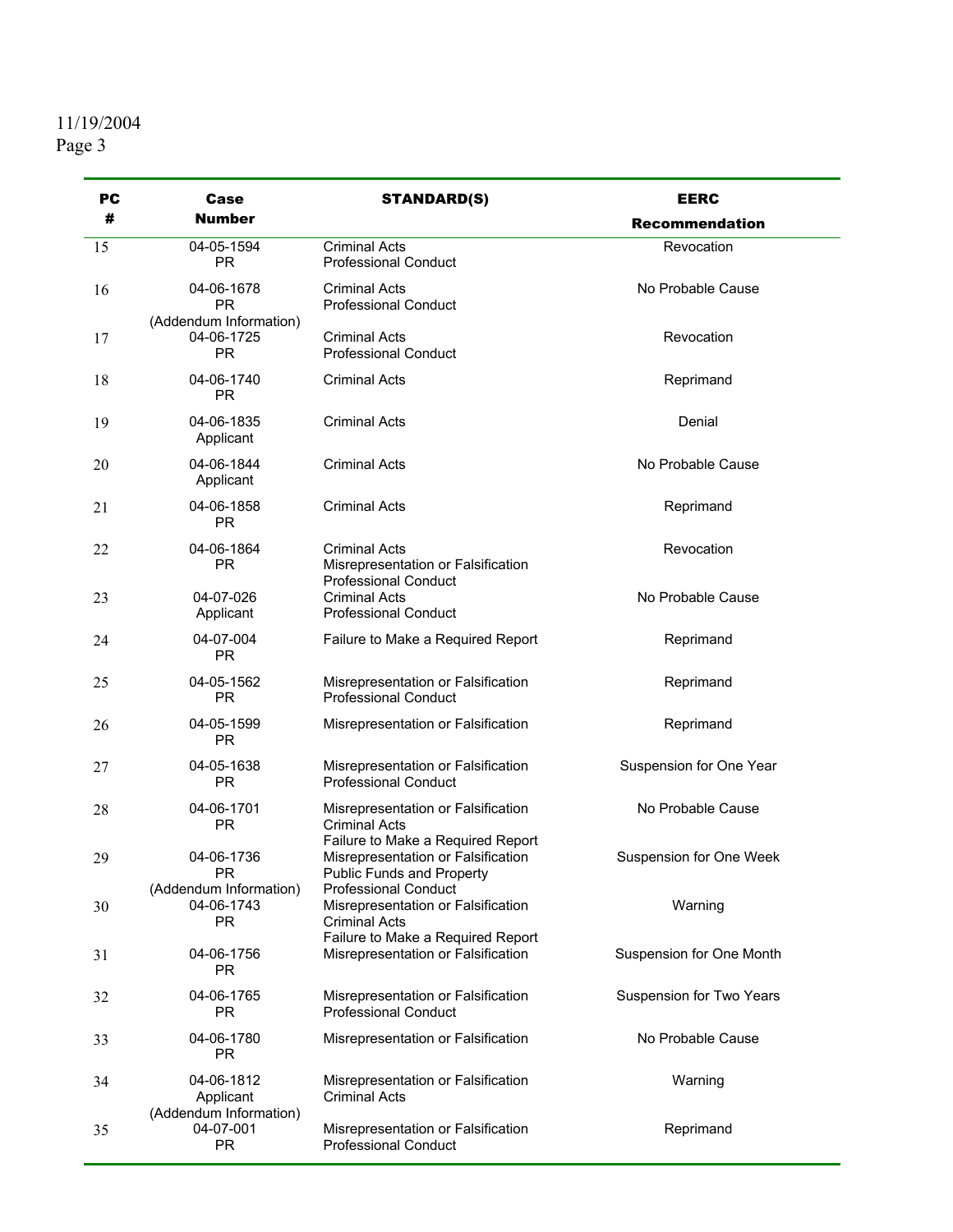# 11/19/2004

| <b>PC</b> | Case                      | <b>STANDARD(S)</b>                                                                              | <b>EERC</b>                 |
|-----------|---------------------------|-------------------------------------------------------------------------------------------------|-----------------------------|
| #         | <b>Number</b>             |                                                                                                 | Recommendation              |
| 36        | 04-07-030<br>Applicant    | Misrepresentation or Falsification<br><b>Criminal Acts</b><br>Failure to Make a Required Report | Warning                     |
| 37        | 04-07-031<br><b>PR</b>    | Misrepresentation or Falsification<br><b>Criminal Acts</b>                                      | No Probable Cause           |
| 38        | 04-04-1517<br><b>PR</b>   | Misrepresentation or Falsification<br><b>Professional Conduct</b>                               | Suspension for Six Months   |
| 39        | 04-05-1564<br><b>PR</b>   | Misrepresentation or Falsification<br><b>Professional Conduct</b>                               | Suspension for Three Months |
| 40        | 04-06-1751<br><b>PR</b>   | Misrepresentation or Falsification                                                              | No Probable Cause           |
| 41        | 04-06-1761<br><b>PR</b>   | Misrepresentation or Falsification                                                              | Reprimand                   |
| 42        | 04-06-1762<br><b>PR</b>   | Misrepresentation or Falsification                                                              | Reprimand                   |
| 43        | 04-06-1763<br><b>PR</b>   | Misrepresentation or Falsification                                                              | Reprimand                   |
| 44        | 04-06-1774<br><b>PR</b>   | Misrepresentation or Falsification                                                              | Reprimand                   |
| 45        | 04-06-1807<br><b>PR</b>   | Misrepresentation or Falsification                                                              | Reprimand                   |
| 46        | 04-06-1808<br><b>PR</b>   | Misrepresentation or Falsification                                                              | No Probable Cause           |
| 47        | 04-07-017<br>Parapro - PR | Misrepresentation or Falsification                                                              | Warning                     |
| 48        | 04-04-1469<br><b>PR</b>   | <b>Professional Conduct</b>                                                                     | Revocation                  |
| 49        | 04-04-1520<br><b>PR</b>   | <b>Professional Conduct</b>                                                                     | Reprimand                   |
| 50        | 04-05-1583<br><b>PR</b>   | <b>Professional Conduct</b><br>Alcohol or Drugs                                                 | No Probable Cause           |
| 51        | 04-06-1733<br>PR          | <b>Professional Conduct</b>                                                                     | No Probable Cause           |
| 52        | 04-06-1734<br><b>PR</b>   | <b>Professional Conduct</b>                                                                     | Warning                     |
| 53        | 04-06-1748<br>PR.         | <b>Professional Conduct</b>                                                                     | Reprimand                   |
| 54        | 04-06-1760<br><b>PR</b>   | <b>Professional Conduct</b>                                                                     | Suspension for One Week     |
| 55        | 04-06-1768<br>PR.         | <b>Professional Conduct</b>                                                                     | No Probable Cause           |
| 56        | 04-06-1770<br><b>PR</b>   | <b>Professional Conduct</b>                                                                     | No Probable Cause           |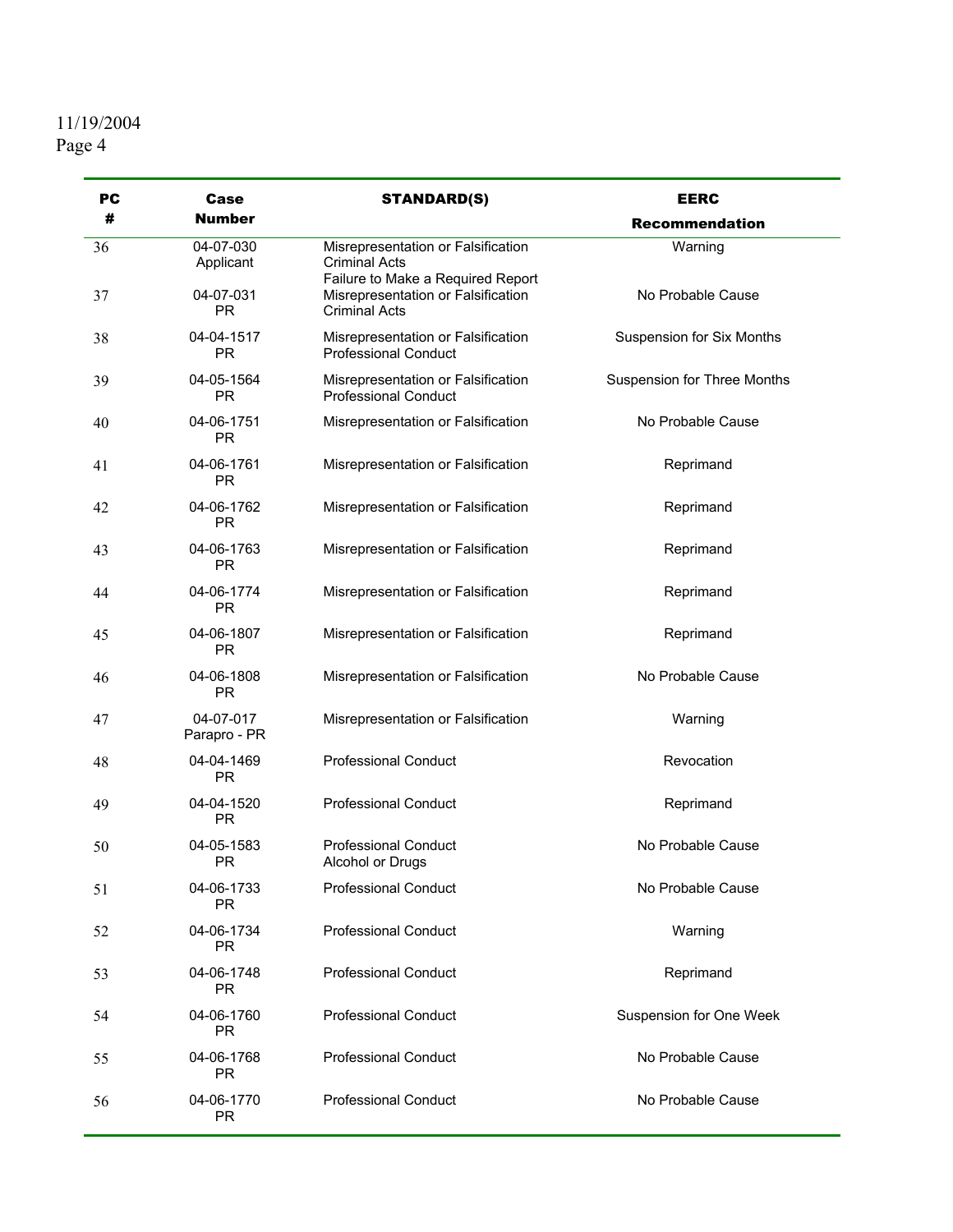| <b>PC</b> | Case                    | <b>STANDARD(S)</b>                                                                             | <b>EERC</b>                                                                        |
|-----------|-------------------------|------------------------------------------------------------------------------------------------|------------------------------------------------------------------------------------|
| #         | <b>Number</b>           |                                                                                                | <b>Recommendation</b>                                                              |
| 57        | 04-06-1771<br><b>PR</b> | <b>Professional Conduct</b>                                                                    | No Probable Cause                                                                  |
| 58        | 04-06-1776<br><b>PR</b> | <b>Professional Conduct</b>                                                                    | Reprimand                                                                          |
| 59        | 04-06-1827<br><b>PR</b> | <b>Professional Conduct</b>                                                                    | Warning                                                                            |
| 60        | 04-07-002<br><b>PR</b>  | <b>Professional Conduct</b>                                                                    | Warning                                                                            |
| 61        | 04-07-003<br><b>PR</b>  | <b>Professional Conduct</b>                                                                    | Suspension for One Week                                                            |
| 62        | 04-07-007<br><b>PR</b>  | <b>Professional Conduct</b>                                                                    | Reprimand                                                                          |
| 63        | 04-07-011<br><b>PR</b>  | <b>Professional Conduct</b>                                                                    | Reprimand                                                                          |
| 64        | 04-07-039<br><b>PR</b>  | <b>Professional Conduct</b>                                                                    | Extend Probable Cause Determination<br>until November 11, 2004<br>Letter of Intent |
| 65        | 04-05-1668<br><b>PR</b> | Public Funds and Property<br>Misrepresentation or Falsification<br><b>Professional Conduct</b> | Reprimand                                                                          |
| 66        | 04-06-1826<br><b>PR</b> | <b>Public Funds and Property</b><br><b>Professional Conduct</b>                                | Revocation                                                                         |
| 67        | 04-07-005<br><b>PR</b>  | <b>Public Funds and Property</b><br><b>Professional Conduct</b>                                | Revocation                                                                         |

## **PSC ACTION:** Approved

#### **Case #'s 13, 14, 15**

After discussion, Chair DeLoach called to accept the EERC's recommendations for case #'s 13, 14, and 15. **PSC ACTION:** Approved

**Case #'s 38 and 39** After discussion, Chair DeLoach called to a accept the EERC's recommendations for case #'s 38 and 39. **PSC ACTION:** Approved

**Case # 61 MOTION:** (Dartt / Muns) To amend the EERC recommendation from a One Week Suspension to a Reprimand. **PSC ACTION:** Approved **MOTION:** (Dartt / Muns) To adopt case #61 as an amended motion. **PSC ACTION:** Approved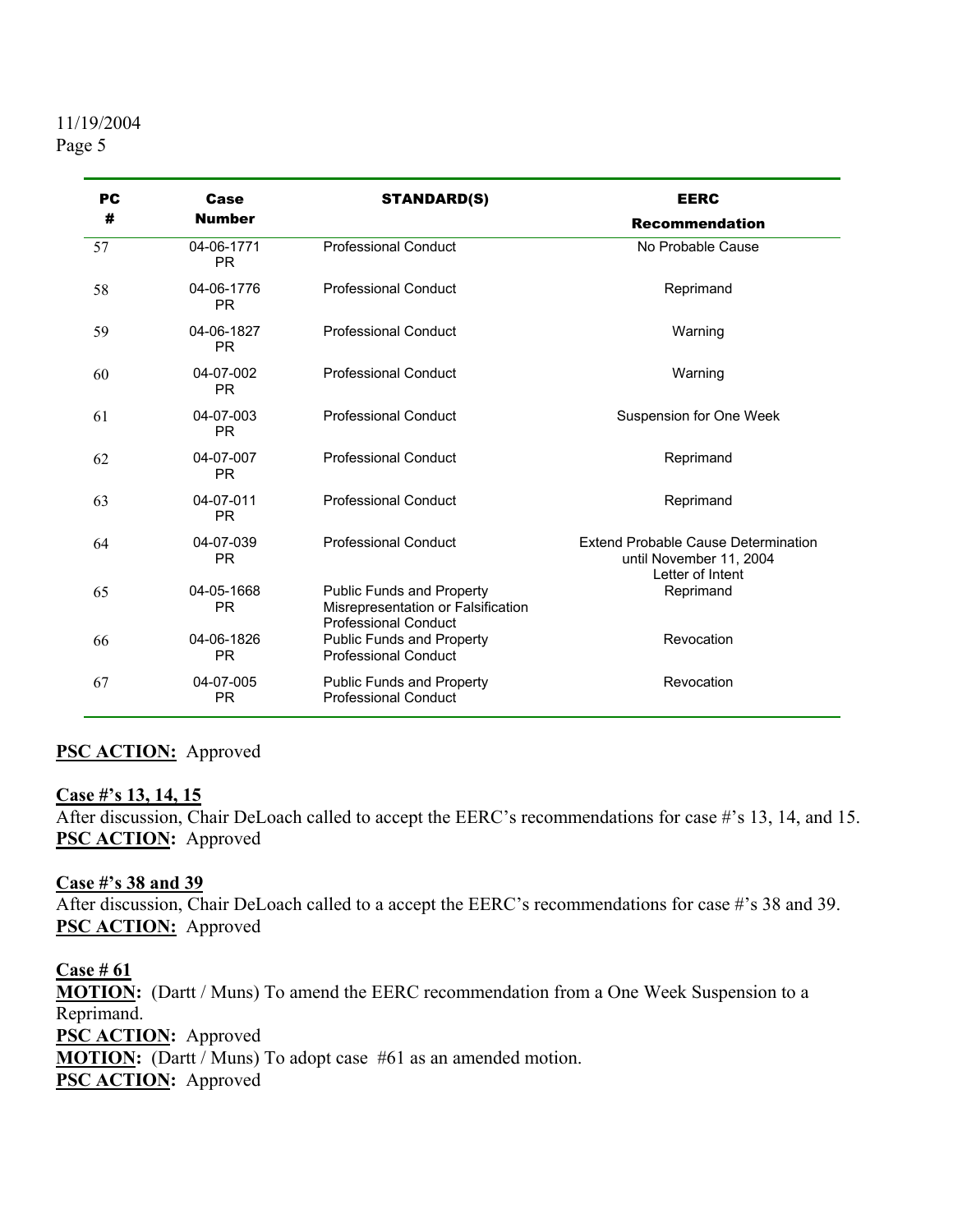2. Ms. Scott reported that the Educator Ethics Review Committee reviewed 5 *Initial Decisions* and brought the following recommendations on behalf of the Committee excluding case #3:

| <b>Case Number</b> | <b>Ethical Violation</b>                                          | ALJ<br><b>Initial Decision</b> | <b>EERC</b><br>Recomm. |
|--------------------|-------------------------------------------------------------------|--------------------------------|------------------------|
| 03-03-1721         | Misrepresentation or Falsification<br><b>Professional Conduct</b> | Revocation                     | Accept                 |
| 03-07-0152         | Abuse of Students: Professional Conduct                           | Revocation                     | Accept                 |
| $03-06-2403$       | <b>Public Funds and Property</b><br><b>Professional Conduct</b>   | Suspension for Six Months      | Accept                 |
| $03-07-139$        | Criminal Acts: Professional Conduct                               | Denial                         | Accept                 |
| 03-04-2062         | Misrepresentation or Falsification<br><b>Professional Conduct</b> | Suspension for Three Months    | Accept                 |

#### **PSC ACTION:** Approved

**Case # 3 MOTION:** (Miller / Dartt) To remand the case back to the Office of State Administrative Hearings. **PSC ACTION:** Approved **MOTION:** (Dartt / Muns) To adopt case #3 as an amended motion. **PSC ACTION:** Approved

3. Ms. Scott reported that the Educator Ethics Review Committee reviewed 1 *Petitions Issue* and brought the following recommendations on behalf of the Committee:

| Case          | <b>Educator</b>     | <b>Nature of Petition</b> | <b>Previous Decision</b>                | <b>EERC</b> |
|---------------|---------------------|---------------------------|-----------------------------------------|-------------|
| <b>Number</b> |                     |                           | (Violation)                             | Recomm.     |
| 04-07-122     | <b>Toniie Clark</b> | Right to Reapply          | Denied - Dec. 4, 1997                   | Grant       |
|               |                     |                           | Denied Right to Reapply - Nov. 11, 2001 |             |

#### **PSC ACTION:** Approved

4. Ms. Scott reported that the Educator Ethics Review Committee reviewed 18 *Settlement Agreements* and brought the following recommendations on behalf of the Committee:

| <b>Case Number</b> | <b>Sanction</b>          | <b>Violation</b>                                                                        |            | <b>EERC</b> |
|--------------------|--------------------------|-----------------------------------------------------------------------------------------|------------|-------------|
|                    |                          |                                                                                         |            | Recomm.     |
| 04-04-1450         | Suspension for One Month | Abuse of Students; Professional Conduct                                                 |            | Accept      |
| 04-04-1454         | Warning                  | Criminal Acts; Professional Conduct                                                     |            | Accept      |
| 04-04-1516         | Reprimand                | Professional Conduct: Abuse of Students                                                 |            | Accept      |
| 04-04-1527         | Warning                  | Misrepresentation or Falsification; Criminal Acts;<br>Make a Required Report            | Failure to | Accept      |
| 04-05-1554         | Reprimand                | Misrepresentation or Falsification: Testing                                             |            | Accept      |
| 04-05-1558         | Reprimand                | Criminal Acts; Misrepresentation or Falsification;<br>Failure to Make a Required Report |            | Accept      |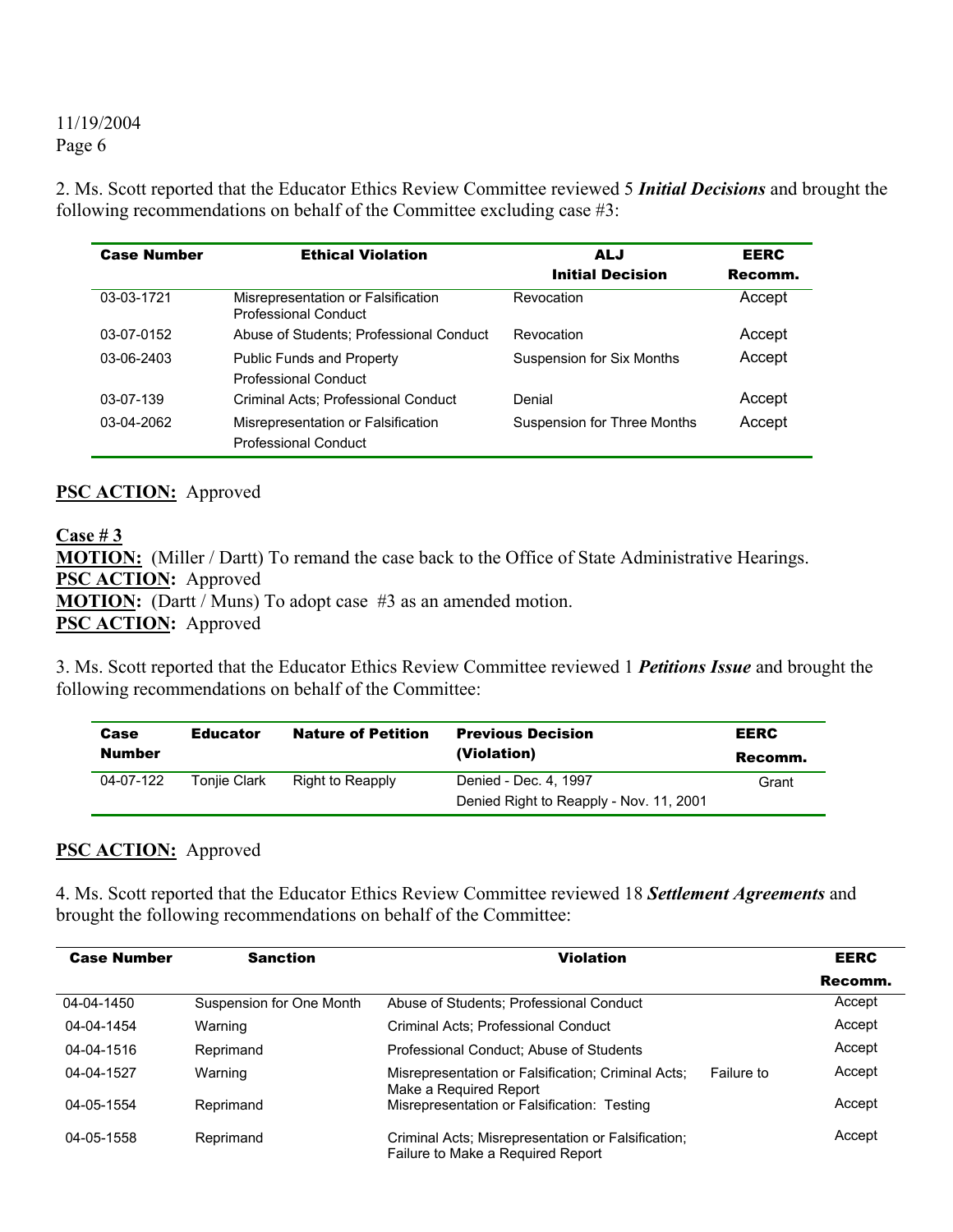## 11/19/2004

Page 7

| <b>Case Number</b> | <b>Sanction</b>           | <b>Violation</b>                                                                                              | <b>EERC</b> |
|--------------------|---------------------------|---------------------------------------------------------------------------------------------------------------|-------------|
|                    |                           |                                                                                                               | Recomm.     |
| 04-05-1567         | Warning                   | Criminal Acts; Misrepresentation or Falsification;<br>Failure to Make a Required Report                       | Accept      |
| 04-05-1576         | Reprimand                 | <b>Professional Conduct</b>                                                                                   | Accept      |
| 04-05-1577         | Suspension for Six Months | Public Funds and Property;<br><b>Professional Conduct</b>                                                     | Accept      |
| 04-05-1584         | Reprimand                 | <b>Professional Conduct</b>                                                                                   | Accept      |
| 04-05-1591         | Suspension for One Week   | Misrepresentation or Falsification: Testing<br><b>Professional Conduct</b>                                    | Accept      |
| 04-05-1598         | Reprimand                 | Misrepresentation or Falsification: Testing                                                                   | Accept      |
| 04-05-1608         | Warning                   | Misrepresentation or Falsification: Previous Suspension                                                       | Accept      |
| 04-05-1639         | Suspension for Six Months | Misrepresentation or Falsification: Testing<br><b>Professional Conduct</b>                                    | Accept      |
| 04-05-1663         | Warning                   | Misrepresentation or Falsification; Criminal Acts;<br>Failure to Make a Required Report; Professional Conduct | Accept      |
| 04-06-1683         | Warning                   | Criminal Acts; Misrepresentation or Falsification                                                             | Accept      |
| 04-06-1778         | Reprimand                 | Alcohol or Drugs; Professional Conduct                                                                        | Accept      |
| 04-06-1799         | Warning                   | Misrepresentation or Falsification: Testing                                                                   | Accept      |

\*\*\*Indicates Educator/Applicant Voluntarily Accepted a Sanction of Revocation or Denial Prior to the Probable Cause Determination

## **PSC ACTION:** Approved

5. Ms. Scott reported that the Educator Ethics Review Committee reviewed 6 *Negotiated Settlement Agreements* and brought the following recommendations on behalf of the Committee:

| Case<br><b>Number</b> | <b>Violation</b>                                                                                | <b>Negotiated</b><br><b>Proposal</b> | <b>EERC</b><br>Recomm. |
|-----------------------|-------------------------------------------------------------------------------------------------|--------------------------------------|------------------------|
| 04-03-1341            | <b>Professional Conduct</b>                                                                     | Warning                              | Accept                 |
| 02-12-1323            | Abuse of Students: Professional Conduct:<br>Improper Remunerative Conduct                       | Revocation                           | Accept                 |
| 03-10-585             | Misrepresentation or Falsification: Testing Professional<br>Conduct                             | No Probable Cause - Dismissal        | Accept                 |
| 03-04-2058            | Abuse of Students; Professional Conduct; Public Funds and<br>Property                           | Revocation                           | Accept                 |
| 03-08-284             | Misrepresentation or Falsification;<br><b>Public Funds and Property</b>                         | Suspension for One Week              | Accept                 |
|                       | Professional Conduct                                                                            |                                      |                        |
| $03-05-2144$          | Misrepresentation or Falsification;<br><b>Public Funds and Property</b><br>Professional Conduct | Suspension for Three Years           | Accept                 |

## **PSC ACTION:** Approved

6. The Educator Ethics Review Committee recommended approval of the *Preliminary Investigative* **Determination Report** consisting of 74 new complaints received during the months of August 2004 and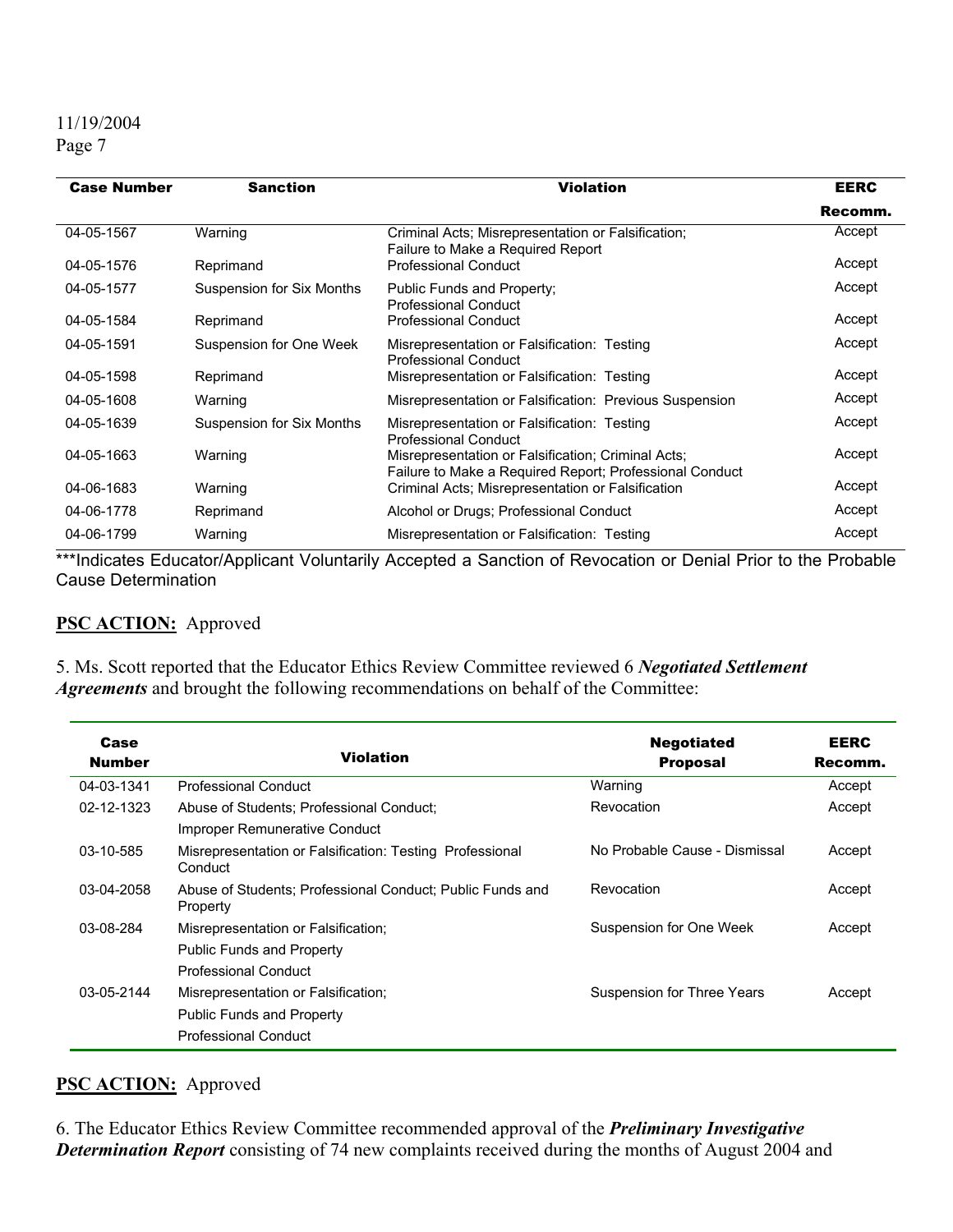September 2004:

#### **PSC ACTION:** Approved

#### 7. **EXTENSIONS – PRELIMINARY INVESTIGATIVE DETERMINATIONS**

The Educator Ethics Review Committee recommended approval of the Extensions - Preliminary Investigative Determinations consisting of the following:

#### **PSC ACTION:** Approved

Case Number: 04-8-176, 04-8-177, 04-8-178, 04-8-179

#### 8. **EXTENSIONS - INVESTIGATIONS**

The Educator Ethics Review Committee recommended granting and *Investigative Extension* to the following 55 cases:

| Case Number<br>Case Number<br>Case Number<br>Case Number<br>Case Number<br>Case Number<br>$04 - 04 - 1471$<br>$04 - 06 - 1755$<br>$04 - 07 - 12$<br>$04 - 07 - 009$<br>$04 - 07 - 64$<br>$04 - 07 - 131$<br>$04 - 06 - 1728$<br>04-06-1772<br>$04 - 05 - 1664$<br>$04 - 06 - 1752$<br>$04 - 07 - 65$<br>$04 - 07 - 132$<br>04-06-1782<br>$04 - 05 - 1665$<br>$04 - 06 - 1834$<br>$04 - 07 - 133$<br>$04 - 07 - 016$<br>$04 - 07 - 109$<br>$04 - 06 - 1783$<br>$04 - 05 - 1671$<br>04-06-1777<br>$04 - 06 - 1841$<br>$04 - 07 - 110$<br>$04 - 07 - 141$<br>$04 - 06 - 1719$<br>$04 - 06 - 1862$<br>$04 - 07 - 111$<br>$04 - 07 - 144$<br>$04 - 07 - 010$<br>$04 - 05 - 1666$<br>04-06-1767<br>$04 - 07 - 36$<br>$04-07-112$<br>$04 - 05 - 1662$<br>$04 - 05 - 1670$<br>$04 - 07 - 114$<br>$04 - 06 - 1809$<br>$04 - 06 - 1784$<br>$04 - 06 - 1707$<br>$04 - 07 - 38$<br>$04 - 06 - 1813$<br>$04 - 06 - 1720$<br>$04 - 07 - 006$<br>$04 - 07 - 48$<br>$04 - 07 - 115$<br>$04 - 06 - 1814$<br>$04 - 07 - 014$<br>04-06-1759<br>$04 - 07 - 49$<br>$04 - 07 - 116$ |                 |            |                  |                |                 |  |
|---------------------------------------------------------------------------------------------------------------------------------------------------------------------------------------------------------------------------------------------------------------------------------------------------------------------------------------------------------------------------------------------------------------------------------------------------------------------------------------------------------------------------------------------------------------------------------------------------------------------------------------------------------------------------------------------------------------------------------------------------------------------------------------------------------------------------------------------------------------------------------------------------------------------------------------------------------------------------------------------------------------------------------------------------------------|-----------------|------------|------------------|----------------|-----------------|--|
|                                                                                                                                                                                                                                                                                                                                                                                                                                                                                                                                                                                                                                                                                                                                                                                                                                                                                                                                                                                                                                                               |                 |            |                  |                |                 |  |
|                                                                                                                                                                                                                                                                                                                                                                                                                                                                                                                                                                                                                                                                                                                                                                                                                                                                                                                                                                                                                                                               |                 |            |                  |                |                 |  |
|                                                                                                                                                                                                                                                                                                                                                                                                                                                                                                                                                                                                                                                                                                                                                                                                                                                                                                                                                                                                                                                               |                 |            |                  |                |                 |  |
|                                                                                                                                                                                                                                                                                                                                                                                                                                                                                                                                                                                                                                                                                                                                                                                                                                                                                                                                                                                                                                                               |                 |            |                  |                |                 |  |
|                                                                                                                                                                                                                                                                                                                                                                                                                                                                                                                                                                                                                                                                                                                                                                                                                                                                                                                                                                                                                                                               |                 |            |                  |                |                 |  |
|                                                                                                                                                                                                                                                                                                                                                                                                                                                                                                                                                                                                                                                                                                                                                                                                                                                                                                                                                                                                                                                               |                 |            |                  |                |                 |  |
|                                                                                                                                                                                                                                                                                                                                                                                                                                                                                                                                                                                                                                                                                                                                                                                                                                                                                                                                                                                                                                                               |                 |            |                  |                |                 |  |
|                                                                                                                                                                                                                                                                                                                                                                                                                                                                                                                                                                                                                                                                                                                                                                                                                                                                                                                                                                                                                                                               |                 |            |                  |                |                 |  |
|                                                                                                                                                                                                                                                                                                                                                                                                                                                                                                                                                                                                                                                                                                                                                                                                                                                                                                                                                                                                                                                               |                 |            |                  |                |                 |  |
|                                                                                                                                                                                                                                                                                                                                                                                                                                                                                                                                                                                                                                                                                                                                                                                                                                                                                                                                                                                                                                                               |                 |            |                  |                |                 |  |
|                                                                                                                                                                                                                                                                                                                                                                                                                                                                                                                                                                                                                                                                                                                                                                                                                                                                                                                                                                                                                                                               | $04 - 07 - 008$ | 04-06-1747 | $04 - 06 - 1825$ | $04 - 07 - 52$ | $04 - 07 - 118$ |  |

#### **PSC ACTION:** Approved

#### 9. **APPLICATIONS FOR CERTIFICATION REPORT**

The Educator Ethics Review Committee recommended to approve a no probable cause determination on 19 cases reflected on the *Applications for Certification Report*.

#### **PSC ACTION:** Approved

#### 10. **REVIEW HEARING EXTENSIONS**

The Commission reviewed the *Review Hearing Extensions Report* concerning 6 hearing cases. An Administrative Law Judge rendered Initial Decisions on each case referenced in the report. The report indicates Orders that have been issued by the Commission to extend time by 30 additional days to preserve the Commission's time to conduct review hearings.

#### **PSC ACTION:** Approved

#### 11. **STUDENT LOAN SUSPENSION / REINSTATEMENTS**

The Commission reviewed the report, which indicated that there were no certificates suspended from August 12, 2004 until September 9, 2004. The Commission was also advised that there were not any certificates that had been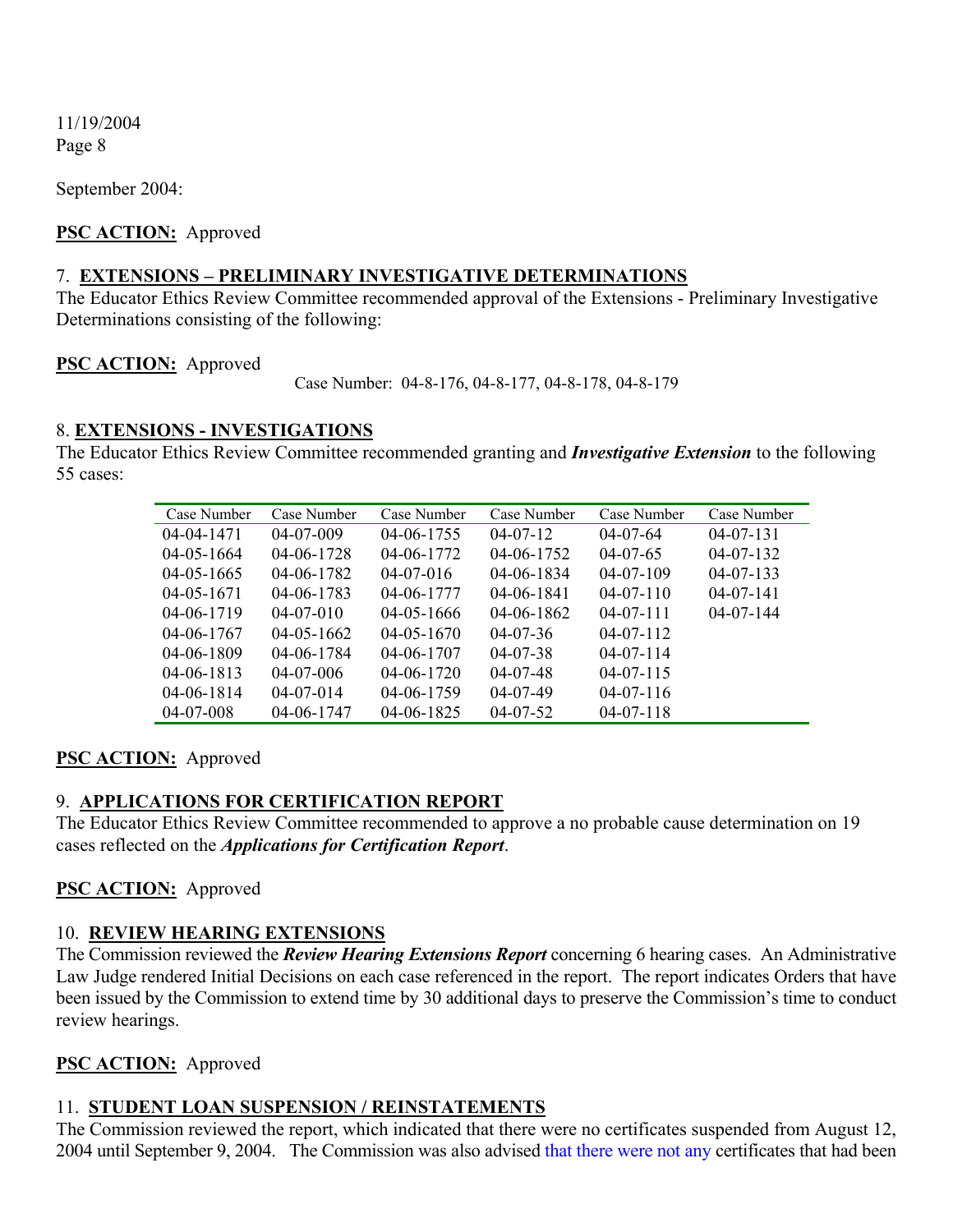*reinstated* because restitution is now being made on those student loans.

#### 12. **FINAL DECISIONS BY OPERATION OF LAW**

The Commission reviewed the report, which advised of 20 cases now closed without an appeal for a hearing before an Administrative Law Judge. The report also advised that there were 2 cases closed without an appeal for a review hearing before the Commission.

#### **OTHER BUSINESS**

| Case<br>Number | <b>DESCRIPTION</b>                             | <b>EERC Recomm.</b>                       | <b>PSC</b><br><b>Final Decision</b> |
|----------------|------------------------------------------------|-------------------------------------------|-------------------------------------|
| 04-2-1187      | Superior Court Order Granting Right to Reapply | File Application with Court of<br>Appeals | No Appeal                           |

**MOTION:** (Muns / Miller) To go into Executive Session to discuss case # 04-2-1187. **ACTION:** Approved

**MOTION:** (Hart / Ebron) To come out of Executive Session and reconvene the Regular Session. **ACTION:** Approved

**MOTION:** (Muns / Gomez) To not accept the EERC recommendation to file an application for discretionary appeal with the court of appeals. Based on the Fulton County Superior Court ruling, the educator will be granted the right to reapply for a Georgia Educators certificate. **ACTION:** Approved

Opposed: Stephen Dartt, Bo Slack, Maria Miller

#### **B. Educator Preparation Standing Committee**

Committee Chair, Mary Gomez, presented the report of the Educator Preparation Standing Committee.

## **Recommendation to the Commission for Agnes Scott College**

The Standing Committee for Educator Preparation recommends Developmental Approval for the Agnes Scott College professional education unit and educator preparation programs. Areas for Improvement should be addressed in the Annual Report.

#### **Recommendation to the Commission for Mercer University**

The Standing Committee for Educator Preparation recommends Developmental Approval for the Mercer University Educational Leadership advanced preparation program. Areas for Improvement should be addressed in the Annual Report.

## **Recommendation to the Commission for University of Georgia**

The Standing Committee for Educator Preparation recommends Developmental Approval for the University of Georgia Early Childhood Mathematics Endorsement program. Areas for Improvement should be addressed in the Annual Report.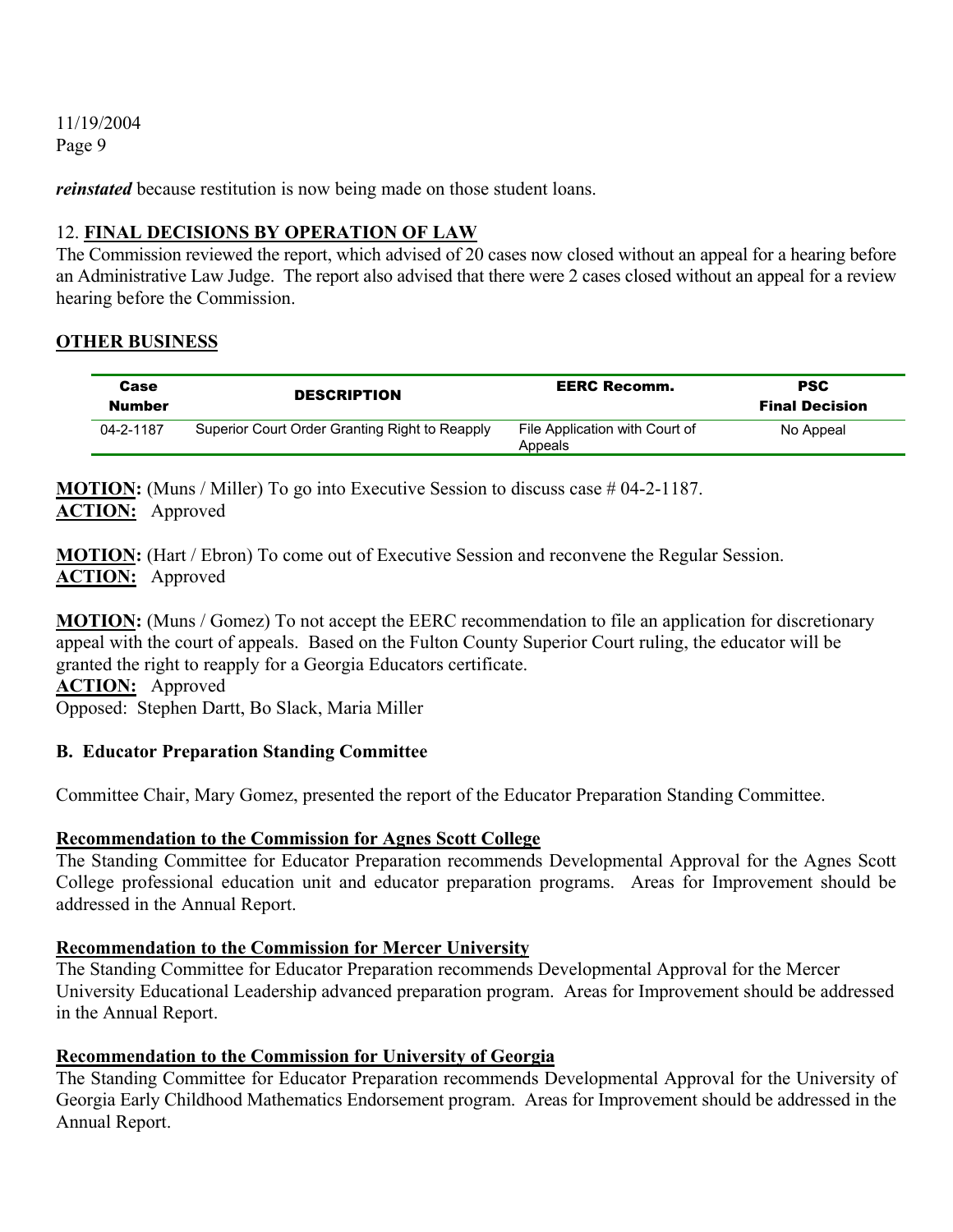#### **Recommendation to the Commission for Savannah-Chatham County Public Schools**

The Standing Committee for Educator Preparation recommends Denial of Approval for the Savannah-Chatham County Public Schools Gifted Education Endorsement program.

#### **Recommendation to the Commission for Metropolitan RESA**

The Standing Committee for Educator Preparation recommends Developmental Approval for the Metropolitan RESA Georgia Teacher Alternative Preparation Program (GA TAPP). Areas for Improvement should be addressed in the Annual Report.

#### **Recommendation to the Commission for Middle Georgia RESA**

The Standing Committee for Educator Preparation recommends Developmental Approval for the Middle Georgia RESA English for Speakers of Other Languages and Gifted Education Endorsement programs. Areas for Improvement should be addressed in the Annual Report.

#### **Recommendation to the Commission for Albany State University**

The Standing Committee for Educator Preparation recommends Continuing Approval with Conditions for the Albany State University educator preparation programs, excluding Music Education. A report on the Not Met standard is due August 31, 2005. Areas for Improvement should be addressed in the Annual Report.

The Standing Committee for Educator Preparation recommends Developmental Provisional Approval for the Music Education program. A report on the Not Met standard is due August 31, 2005.

#### **Recommendation to the Commission for Augusta State University**

The Standing Committee for Educator Preparation recommends Continuing Approval for the Augusta State University educator preparation programs, excluding the Advanced Middle Grades Education program. Areas for Improvement should be addressed in the annual report.

The Standing Committee for Educator Preparation recommends Continuing Approval with Conditions for the Advanced Middle Grades Education program. A report on the Not Met standard is due March 1, 2005.

#### **Recommendation to the Commission for Georgia Southwestern State University**

The Standing Committee for Educator Preparation recommends that the Georgia Southwestern State University progress report submitted July 1, 2004 demonstrates unsatisfactory progress. A report addressing the Commission's previous request to link the assessment system to the conceptual framework and include Georgia 2000 Standards 7 and 8 in the Assessment System Framework Chart is due October 1, 2004.

#### **Recommendation to the Commission for Paine College**

The Standing Committee for Educator Preparation recommends that the Paine College progress report, submitted June 11, 2004 demonstrates unsatisfactory progress and Areas for Improvement shall remain. A report addressing the Areas for Improvement is due October 15, 2004.

#### **Recommendation to the Commission for Middle Georgia RESA**

The Standing Committee for Educator Preparation recommends that the Middle Georgia RESA Teacher Alternative Preparation Program (TAPP) progress report submitted June 30, 2004, demonstrates satisfactory progress and the Area for Improvement may be removed.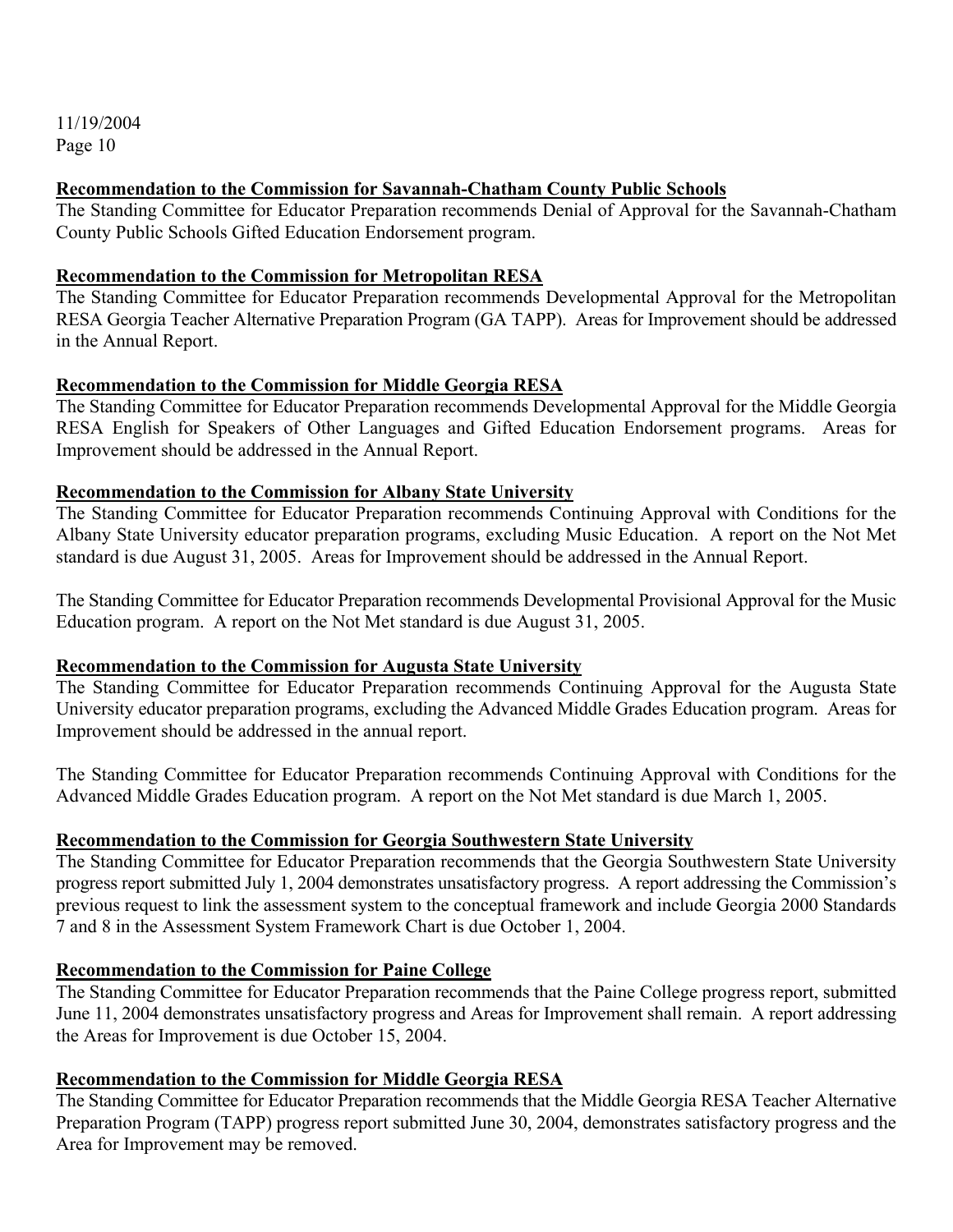#### **Recommendation to the Commission for Northwest Georgia RESA**

The Standing Committee for Educator Preparation recommends that the Northwest Georgia RESA One-Year Supervised Practicum Program progress report submitted, July 7, 2004, demonstrates satisfactory progress. Areas for Improvement may be removed.

#### **Recommendation to the Commission for Dalton City Schools**

The Standing Committee for Educator Preparation recommends Developmental Approval for the Dalton City Schools Instructional Technology Course, *Employing Technology in Teaching and Learning*. Areas for Improvement should be addressed in a report due October 1, 2004.

#### **Recommendation to the Commission for Thomas University**

The Standing Committee for Educator Preparation recommends that the July 26, 2004 Thomas University Progress Report demonstrates satisfactory progress. Standard 2 may be changed to Met and approval status may be changed to Continuing Approval.

**MOTION:** (Muns / Hart) To accept the Educator Preparation report and the Educator Preparation Standing Committee's recommendations **PSC ACTION:** Approved

#### **VI. REVIEW HEARINGS**

| 1. Randall Lee Jacob | - Educator (Case $# 03-08-298$ ) |
|----------------------|----------------------------------|
| F.D. Toth            | - Hearing Officer                |
| Penny Hannah         | - PSC Attorney                   |
| James David Dunham   | - Attorney                       |

**MOTION:** (Muns / McClain) To go into Executive Session and allow PSC staff (Gary Walker, Cassandra Moore and Lisa Hartzler) to remain. **ACTION:** Approved

**MOTION:** (Scott / Miller) To come out of Executive Session and reconvene the Regular Session. **ACTION:** Approved

**MOTION**: (Muns / McClain) To adopt the Findings of Fact, Conclusions of Law and Decision reached by the Administrative Law Judge. This recommendation made by the Administrative Law Judge that No Probable Cause exists to take action against the Georgia educator certificate held by Randal Lee Jacob was hereby adopted. The complete investigative file in this matter was hereby sealed and expunged.

#### **PSC ACTION**: Approved

## **VII. EXECUTIVE SECRETARY REPORT**

**A.** Rick Eiserman, Director of Certification Policy, presented the PSC Rules505-2 Series Certification, Initiate Rules Packet.

**MOTION:** (Miller / Slack) To initiate the amendment and adoption of the rules in chapter 505-2 Certification as listed in the recommended initiation packet.